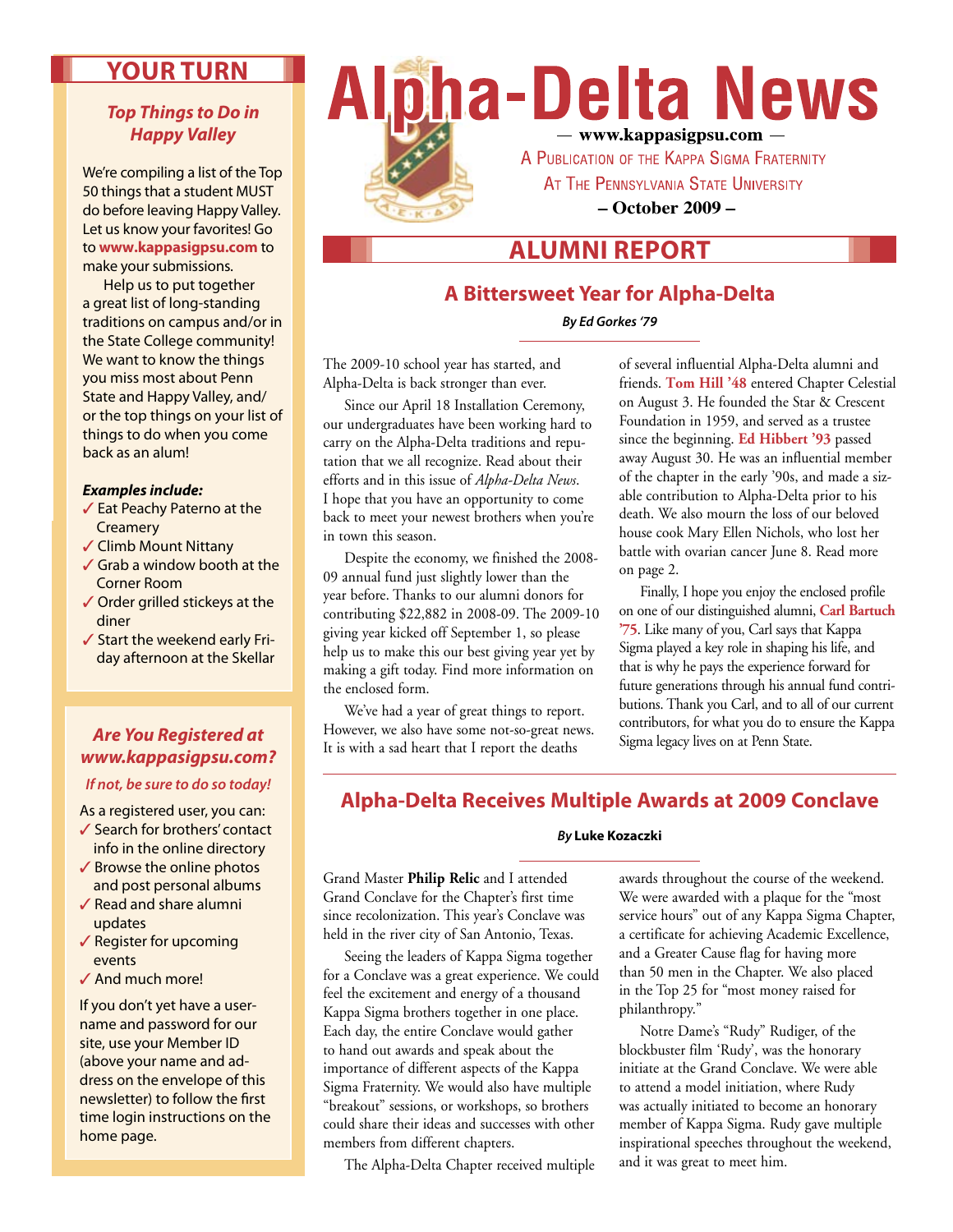# **Chapter Eternal**

### **Mourning our Fallen Brothers and Friends**

#### *Ed "Shred" Hibbert '93 (9/8/69 – 8/30/09)*

The brotherhood lost one of our finest when **Ed Hibbert '93** passed away August 30, 2009.

Ed's time in the house in the early '90s impacted all that were there, and he kept close ties with many of us since graduation. Shortly after leaving PSU, Ed moved began to dabble in "flair" bartending while living with Brother **John "Snake" Meyers '89** in Philadelphia.



*Ed Hibbert '93 showing off his flair skills.*

From there he moved to San Diego (in his Honda Civic that logged 250,000 miles beforeretirement) and found his true self. To quote Sandiegometro.com in 2002, "Tom Cruise ain't got nothing on San Diego's own Ed Hibbert." From there Ed competed to earn the ranking of #2 Flair Bartender in the World, and the nickname "Deuce" as he traveled throughout the US, the Caribbean and Europe. At the prestigious Legends of

# **In Memory**

Since publication of our last newsletter we have also learned of the deaths of the following brothers…

> **Albert George Jr. '38 Thomas Evans '41 Craig Morris '64 Gus Paschalides '72 Charlie Neidrich '82**

Bartending tournament held in Las Vegas each year, Ed finished second place in 2000, 2001 and 2002.

In 2004, Ed decided it was time to "retire" from competition joined his big brother **Kevin Coppins '92** in sunny Tampa, Fla. Here he became a local business man, and transformed a dusty old steakhouse into The "LA Hangout," which remains as a thriving business and legacy to his commitment, his skills and most of all, his winning personality.

Upon his passing Ed made a significant donation to the Chapter, restating his commitment to the Brotherhood by joining the "Alpha Delta Club." To read more about Ed and his career in "flair" bartending, please visit http://www.sptimes.com/2004/12/03/ Northoftampa/Cocktail\_acrobatics.shtml.

#### *Thomas Alexander Hill '48 (1/20/27 – 8/3/09)*

Brother **Thomas Hill '48** joined the Chapter Celestial on August 3, 2009 at Oakmont, PA. Brother Hill was a very loyal member of our chapter. He founded the Star & Crescent Foundation on December 2, 1959. He served as a trustee since the beginning and awarded scores of scholarships over the years to deserving Alpha Delta Brothers.

Brother Hill began his college education at Carnegie Mellon University and was a member of the Kiltie band. World War II started and he enlisted in the US Army Air Corp. He became a fighter pilot and instructor, flying P-51 Mustangs. After his Honorable Discharge from the military he transferred to Penn State University, became an Alpha Delta Brother and earned his degree in 1948. Brother Hill continued his education at night and earned his law degree at Duquesne University.

He worked most of his professional career as a corporate attorney for Rockwell Manufacturing Company, which was owned by another Alpha Delta alumnus: Willard F. Rockwell.

Brother Hill was survived by his wife (Virginia Hill) and his four children: Tamsen, Victoria, Tara and Alexander and eleven grandchildren.

#### *Mary Ellen Nichols (10/15/50 - 6/8/09)*

Mary Ellen Nichols died June 8, 2009 after a long battle with ovarian cancer. Born October 15, 1950 in Bellefonte, she was a daughter of the late Orvis and Dorothy Gardner. On April 5, 1968 she married Steve Nichols in Bellefonte, who preceded her in death. Mary Ellen attended the Bellefonte Area High School, class of 1968. She worked at Sunset West Restaurant for 11 years as cook/manager, and was the house

cook for Kappa Sigma Fraternity for 13 years.

 She was a member of the Eagle Heights Bible Church, the Skyline Riders Riding Club and the Ladies Auxiliary of the



Bellefonte Veterans Club. She was past president of the Cooks Association of Fraternity Cooks.

Her passion in life was her kids and grandkids and her love of horses.

She is survived by three sons, one stepson, a sister, three brothers, six grandchildren and four step-grandchildren.

*Share your best memories on these brothers and of Mary Ellen online at www.kappasigpsu.com.*

*2* **www.kappasigpsu.com October 2009**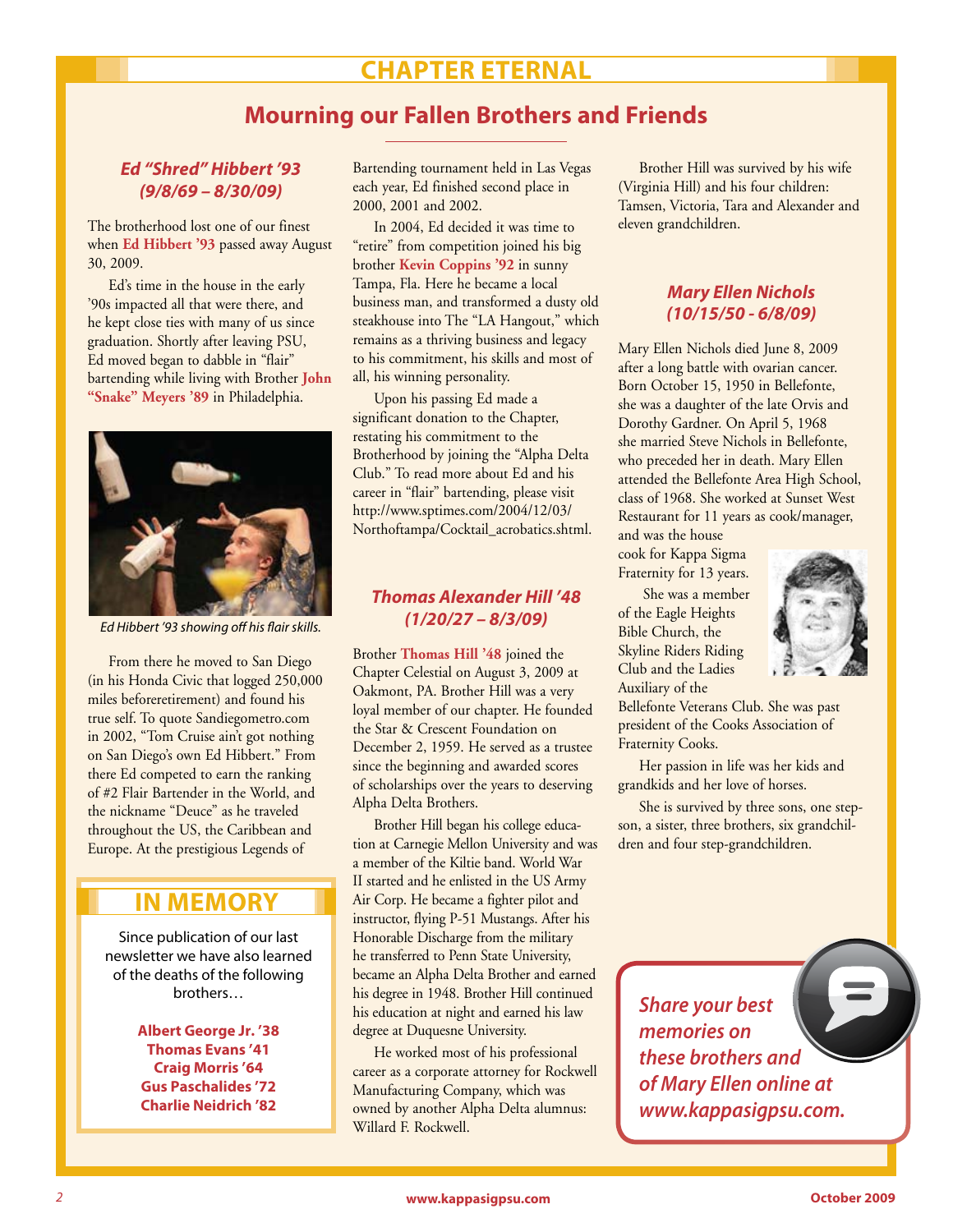# **Grand Master Report**

# **Alpha-Delta Reinstates Its Presence on Campus** *Brothers Involved in Numerous Activities and Events*

#### *By* **Philip Relic***, Grand Master*

The Alpha-Delta Chapter has started a new school year, and we are all excited about the busy year ahead of us. Rush is already underway, and we are hoping to continue our success with another large pledge class. Our rush program this year includes barbeques, sports, semi-formal dinners, poker, tailgates, and more to ensure that we have another prosperous year.

The Alpha-Delta Chapter was recently assigned a new AA, Jim Edwards. Jim is a former Grand Master (Xi-Beta at Northeastern), a Jackson's Man, Founder's Circle winner, and has attended a multitude of Grand Conclaves and Leadership Conferences. Jim is a first-year graduate student at Penn State, and is pursuing an MS and PhD in Computer Science and Engineering. Jim attended our second Chapter meeting of the semester, and was

introduced to most of the members. Jim will be a valuable asset to our Chapter this year as we take Kappa Sigma to a new level.

Even with THON 6 months down the road, the 15-person THON committee is already hard at work. Our total last year was over \$13,000. This year, Alpha-Delta hopes to beat that by many times. We are in contact with corporate sponsors such as Bank of America, Erie Insurance, and a few family businesses, and this will also be the first year where we participate with another greek organization. We will continue with the same THON family, the Tyler Truex family, whom we were paired with last year and quickly formed a bond with. The family will be visiting Penn State multiple times before THON so Tyler and the family can spend time with the brothers.

For the first time since recolonization, our

## **Dance Marathon**

Chapter will participate in Greek IFC events, and we will focus on Greek Sing. Kappa Alpha Theta, a prominent sorority on campus, joined us late last semester as our Greek Sing partner. After our first few Greek Sing promotional events, our pair stands in second place out of all fraternities/sororities on campus. We plan to work hard over the next couple months in preparation for Greek Sing, and do well at the actual event in November.

Last year, the Alpha-Delta Chapter graduated the founding fathers of the new Chapter. The 32 men who recolonized this Chapter were recently moved to alumni status, leaving the Alpha-Delta Chapter a much younger organization with lots of energy and excitement and a newfound sense of persistence and pride for Kappa Sigma. This year, we hope to make Kappa Sigma a common name around Penn State University.

## **Kappa Sigma Dances to Fight Pediatric Cancer** *Alpha Delta Partnered with Its Own THON Family, Raises \$13,000+ in 2009*

You are surely familiar with THON, the largest student-run philanthropy in the world, raising over \$7,000,000 last year alone and over \$61,000,000 since its formation in 1973. But you might not be familiar with the work that the Alpha-Delta Chapter is doing with regards to THON.

At the beginning of last year, our then THON chair, Jeff Watson, filled out an application that would mean more to our Chapter than anyone could have guessed. It was an application to be paired with our own THON family, something that we were told would be a huge responsibility. We were not told, however, how much it would mean to have such a family. Kappa Sigma was given the honor of representing the Tyler Truex family: Ray, his wife Jen and their kids Tyler, Ray Jr., and baby Gabe. Tyler and his family are a part of the 4 Diamonds Families, as Tyler was diagnosed with lymphoblastic leukemia early in his life. The Truex family made as many trips to Penn State as they

could, attending the THON Carnival, the THON 5k, home football weekends, canning trips, etc. to spend time with the brothers of Kappa Sigma.

Before we knew it, THON Weekend 2009 was upon us. The first year we participated in THON (2008), we were allowed two dancers: **Jason Liebel** and **Josh Gehly**. During our second year, four members of Kappa Sigma were on the floor: **Jeff Watson**, **Steve Aloia**, **Ali Soheilian** and **Steve Bowers**. Kappa Sigma raised over \$13,000 which helped contribute to the \$7,490,133.87 2009 THON total.

The future of Kappa Sigma and THON looks very bright. Our THON committee consists of 15 people, more than five times the size of any other committee. For the first time, Kappa Sigma will be represented with another Greek organization, and also corporate sponsors to match our totals. There's no saying what the future holds for Kappa Sigma and THON, but as long as



THON continues, Kappa Sigma and its brothers will continue to stand in the rain, snow, sleet, and hail, holding aluminum cans and big white "Help Kids With Cancer" signs, collecting change and dollar bills on the side of the road.